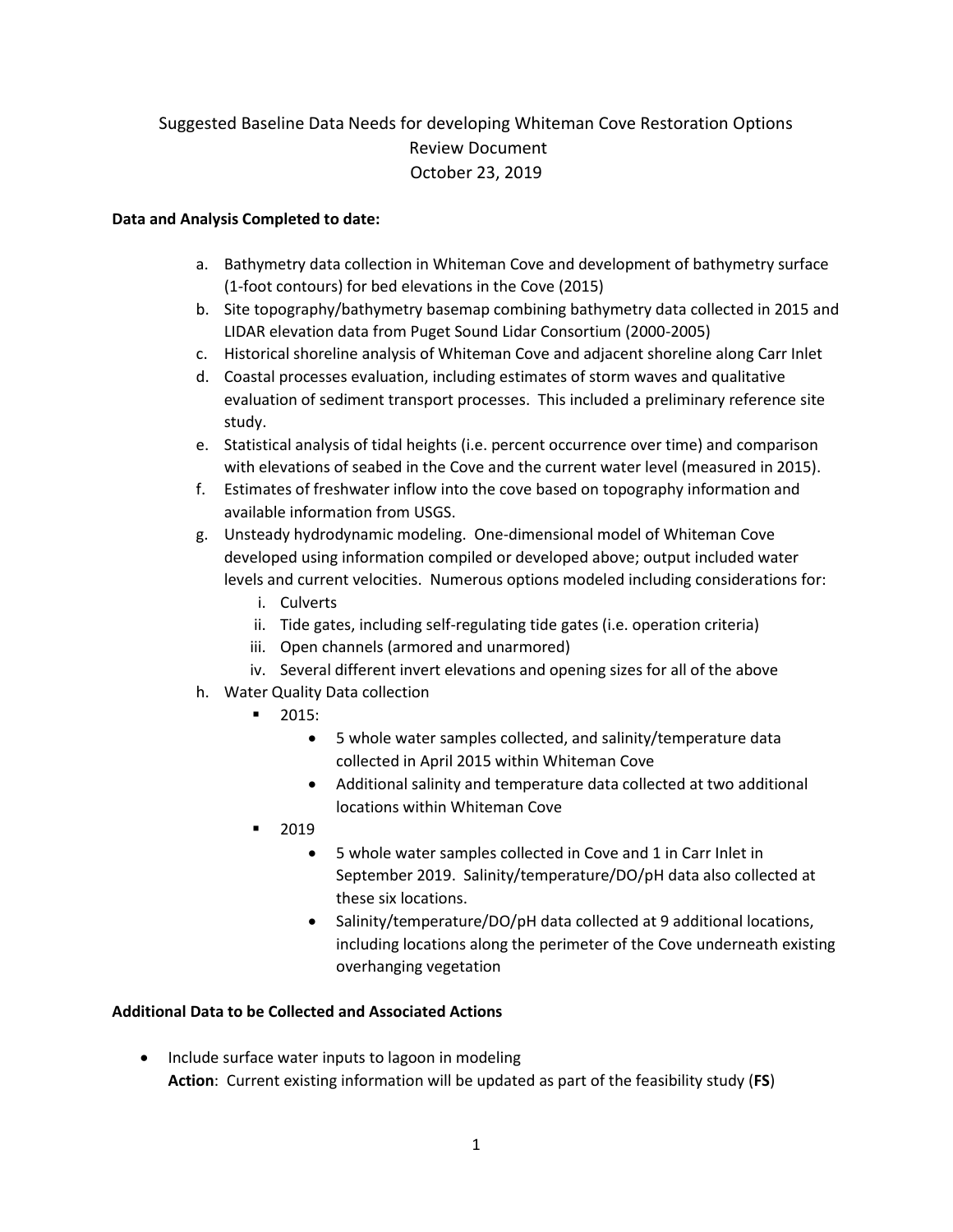- Consider potential impacts to domestic wells **Action**: This work will be included in the FS.
- Water Quality Data Collection/Install necessary water quality monitoring equipment early on in the process (now)

**Action**: Water quality monitoring will be conducted but will not require the installation of equipment. Water quality data collected in September 2019 and salinity/temp/DO/pH data will be collected two additional times before the end of 2019 at the same 15 locations sampled in 9/2019. Additional data sampling will also be conducted in 2020. This information will be documented in the FS.

- Assess potential for erosion on private tidelands **Action**: This work will be included in the FS
- Assess potential changes in property values **Action**: The timing for assessing the changes to property values is best done following completion of the FS work and based on the final restoration option.
- Assess changes in water levels throughout tidal cycles **Action**: This work was previous conducted and will be updated, as needed, as part of the FS
- Assess ecologic changes that may occur with change to freshwater environment at the head of the bay that will result from loss of tidal inundation **Action**: Analysis of potential ecologic changes to Whiteman Cove will be included in the FS, including modeling changes to salinity in the Cove due to proposed options.
- Ensure that other sources of pollution do not impact the success of the project **Action**: Water quality data collected in 2015 and in 2019 will be used to evaluate potential water quality concerns for the project as part of the FS.
- Impacts and benefits to recreational opportunities and viewscapes **Action**: SEPA review will include an evaluation of these impacts
- Document the changes that will occur with the loss of the saltwater lake ecosystem **Action**: SEPA review will include an evaluation of these impacts
- Qualify the restoration's contribution to salmon recovery **Action**: The contribution to salmon recovery can be qualified as part of the FS through literature review and documentation from other, similar natural and restored systems (i.e. reference sites).
- Evaluate tide gates as a restoration option **Action**: Information from the 2015 study will be summarized with other available reference information and included in the FS.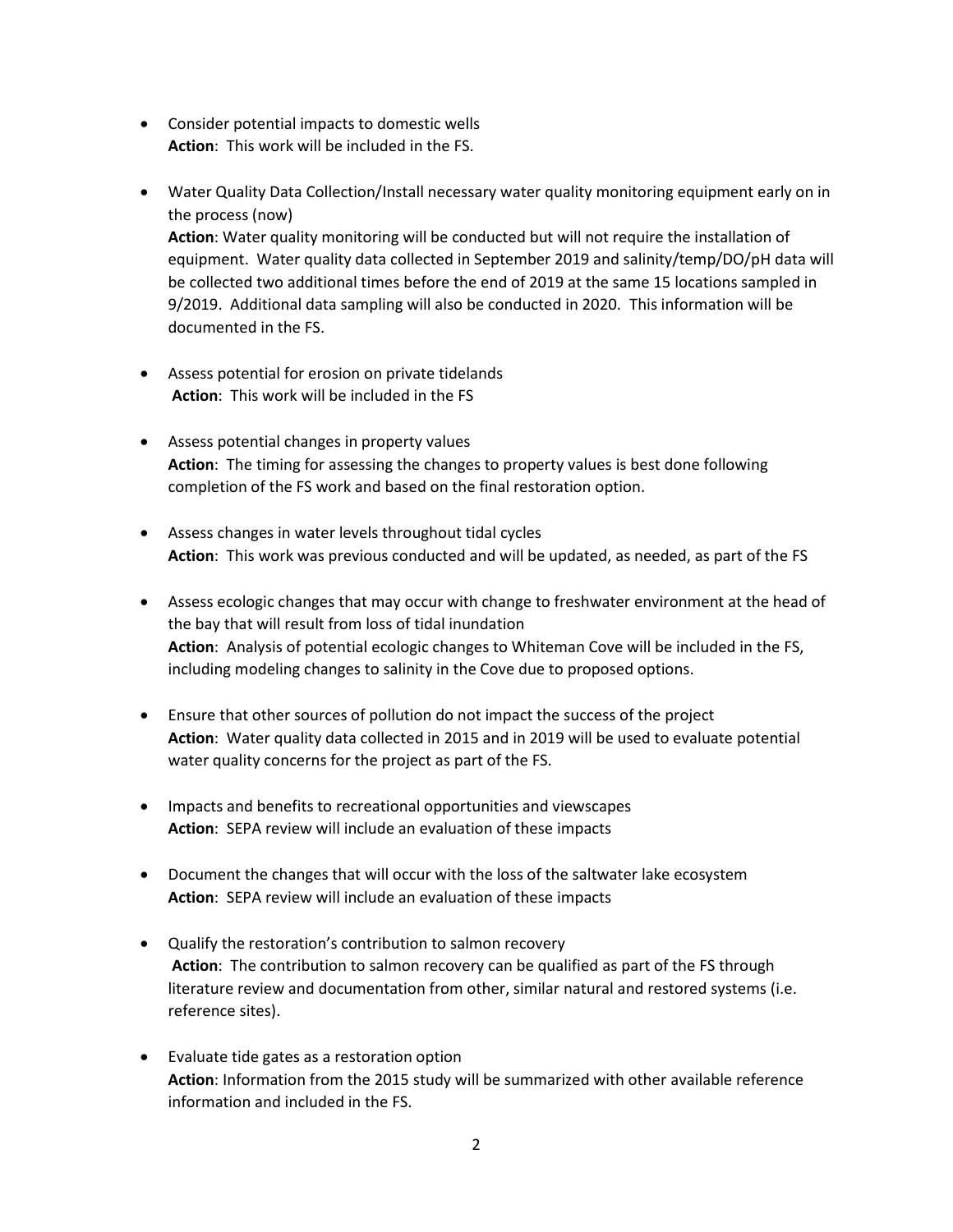- Data collection effort should be developed to study or inform evaluation of fish habitat within the lagoon under a variety of fish passage options **Action**: This work was included in the 2015 study, and will be summarized and updated as needed as part of the FS. Additional analysis will also be completed for the selected final project option.
- Collect water quality data during time periods when fish would be using the system **Action**: The current water quality monitoring plan will provide an assessment of water quality during different times of the year, including time periods when fish could potentially be using the system.
- Salinity and temperature data should be collected along the fringes of the lagoon (i.e. underneath overhanging vegetation) and not only out in the center of the lagoon **Action**: This has been included in current water quality data collection plan.
- Consider Whiteman Creek, and its relationship to the Cove when evaluating the fish habitat in Whiteman Cove. The creek has been alternated, including construction of culverts and addition of fill within the channel. Conduct a stream survey as part of base-line data collection **Action**: A stream survey will not be conducted under this project. Flow from Whiteman Creek will be included in the modelling work conducted as part of the FS.
- Reach out to homeowners connected to the creek to evaluate their interest in the project **Action**: DNR will continue to have scheduled and open dialogue with homeowners throughout this project.
- What is the similarity of Whiteman Cove to two nearby systems Rocky Bay and Vaughn Bay? Do these systems have deep water in them at low tide? **Action**: As part of the FS, we will look at these two sides and consider if Rocky and Vaughn Bay are applicable to use as reference sites in the FS
- Fish survey was identified as a data gap in Whiteman Cove. Baseline data collection should include an evaluation of current habitat in the Cove, including a fish survey. Identify specific fish and life cycles that will be addressed with this project Action: Fish survey work will not be conducted during this stage of the project. Fish survey work would be more appropriate directly before and after the restoration is complete. A baseline habitat reconnaissance will be conducted as part of the FS work to document general habitat features of the Cove, including observable fish and other wildlife present at the time of the reconnaissance.
- Quantify value of current habitat versus potential future habitat conditions **Action**: SEPA review will include this evaluation